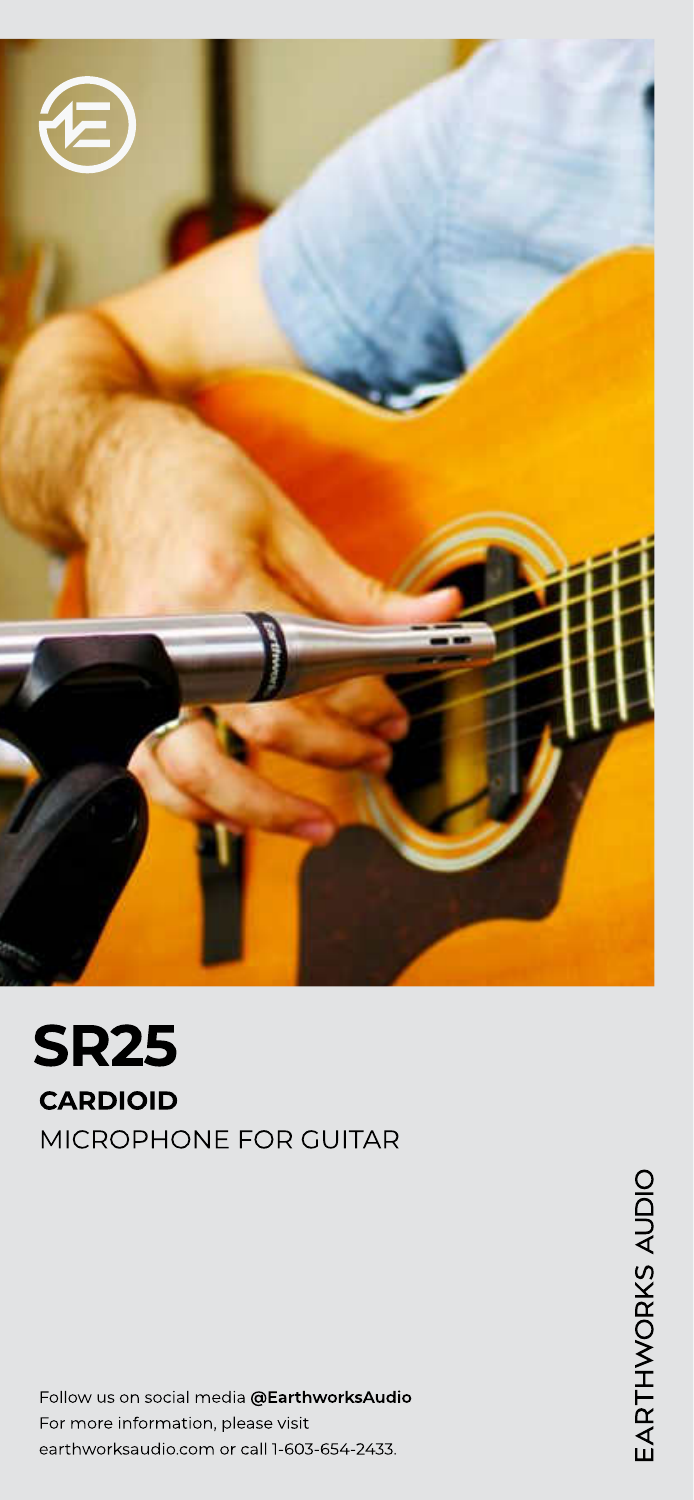

# Thank you for purchasing the Earthworks SR25 Condenser Microphone

## YOUR PURCHASE INCLUDES

1 SR25 1 Microphone Clip 1 Microphone Bag 1 Foam Windscreen 1 Tip Protector

# GETTING STARTED

The SR25 is a condenser microphone with active electronics. This means:

- Its output level will be naturally higher than many of the dynamic microphones that it may be replacing. It is not uncommon to need to reduce gain if you were previously using a dynamic microphone.
- You will need to engage phantom power on your interface or preamp. Pro Tip: It's always a good idea to plug in a condenser microphone while phantom power is off and the channel is muted. After engaging phantom power, give the microphone a short time to settle before unmuting.

# PROPER MAINTENANCE

To guarantee your microphone provides years of performance, follow these guidelines:

- $\cdot$  Avoid touching the front protective screen.
- Never attempt to disassemble the microphone.
- Avoid extreme heat and condensing humidity. Allow the microphone to warm up when bringing it in from the cold.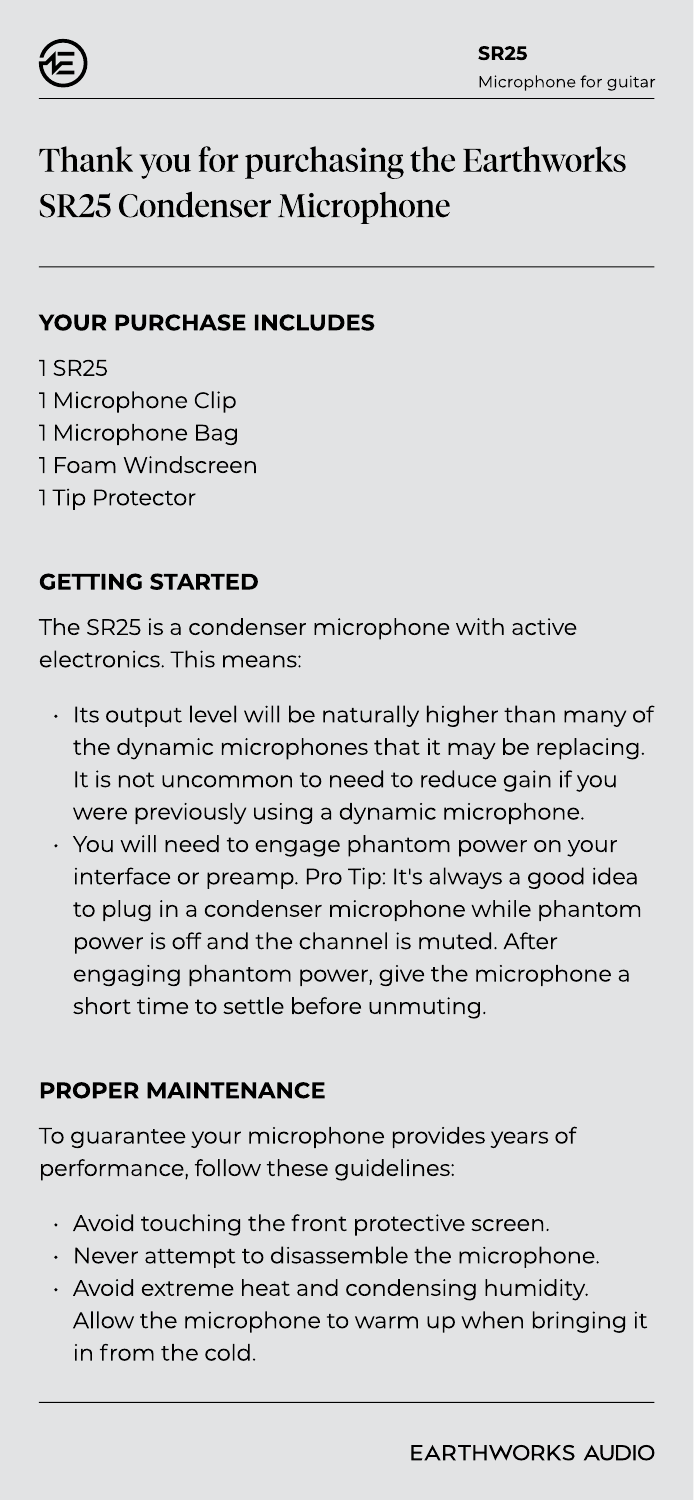

- Rough handling may damage the microphone even if no markings are visible
- When not in use, keep the SR25 in its bag.

# IMPORTANT NOTICE

The small tip on many of our microphones allows them to capture the highest frequencies of your sound. Please be gentle and considerate when handling the microphones with these tips. (Microphones such as the SR314 and SR40V shield the tip within their capsule, and are thus more durable.)

# TROUBLESHOOTING

If you encounter issues while using your Earthworks Audio microphone, please make sure that:

- Your microphone is connected to an active power supply.
- Phantom power is being supplied to the microphone.
- Your microphone and XLR cable are well connected.
- The microphone is positioned at an appropriate distance from the sound source.
- External noise in your recording environment is kept to a minimum.
- Your recording space is at room temperature and free of dust.

If your issue persists after checking, please contact us via our website.

| $+10dB$ | D Inches     |  |  |
|---------|--------------|--|--|
|         | うんじょう エンジンスト |  |  |
|         |              |  |  |
|         |              |  |  |

Frequency in Hz Frequency Response of SR25 (typical)